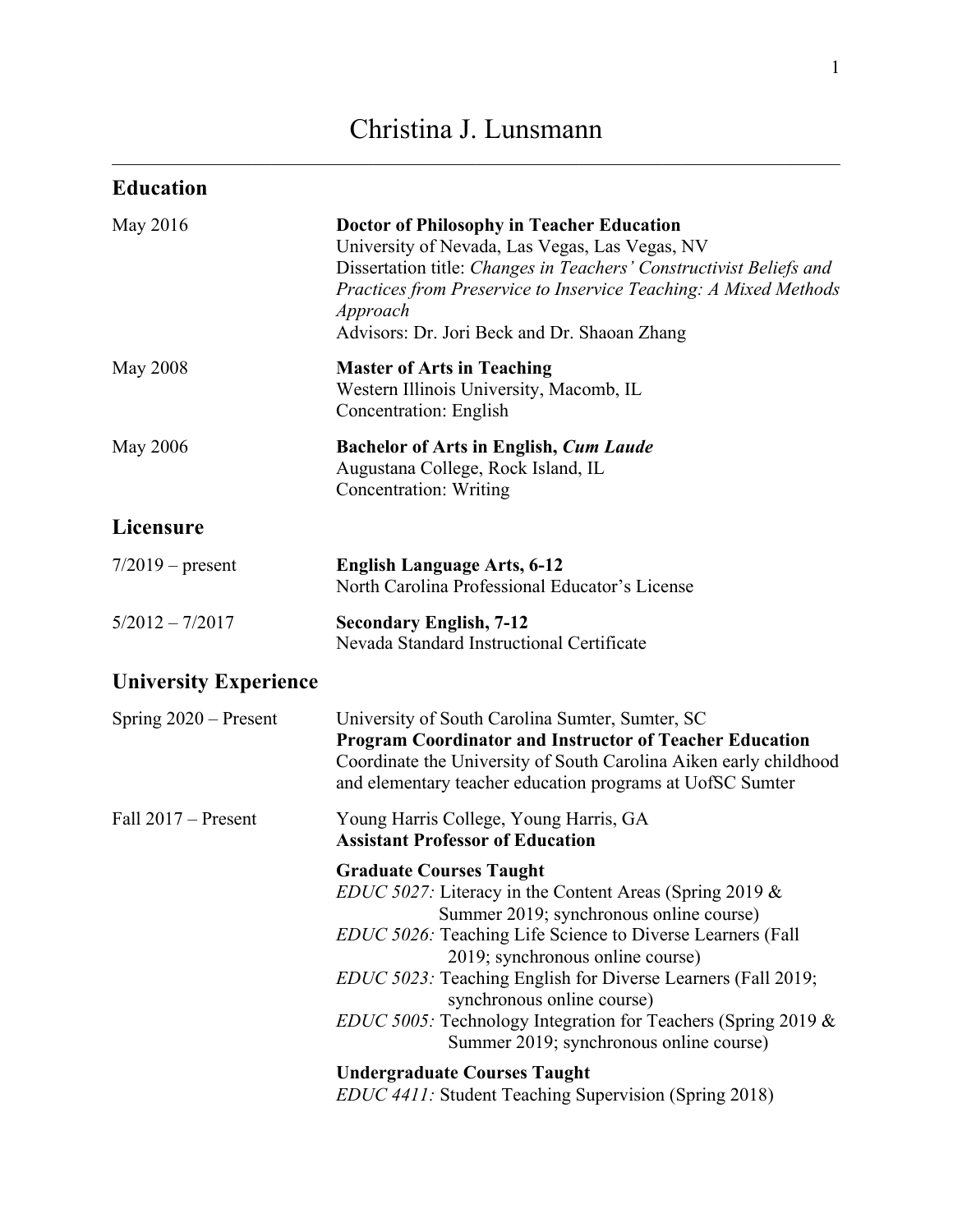|                             | <i>EDUC 4403:</i> Advanced Field Studies Seminar (Spring 2018)<br>EDUC 4402: Mid Field Studies Seminar (Fall 2019)<br>EDUC 4001: Early Field Studies Seminar (Spring 2018 & 2019)<br><i>EDUC 3055</i> : Community Engagement for Learning (Spring 2019)<br><i>EDUC 3027:</i> Literacy in the Content Areas (Spring 2018 & 2019)<br>EDUC 3024: History Education: Secondary Schools (Fall 2017)<br>EDUC 3014: Social Science Education: Middle Grades (Fall 2017)<br>EDUC 3013/3023: Literature, Language Arts, and Reading<br>(middle and secondary; Fall 2017; Fall 2018)<br><i>EDUC 3011:</i> Teaching Diverse Adolescents (Fall, 2019)<br><i>EDUC 3009:</i> Reading & Language Arts I (Fall 2017, 2018, 2019)<br>EDUC 3008: Children's Literature (Fall 2018 & 2019)<br>EDUC 3006: Social Science: Early Childhood (Fall 2017 & 2018)<br>EDUC 2205: Public School in American Society (Spring 2019)<br>EDUC 2204: Introduction to Education (Fall 2018)<br>FOUN 1000: First Year Foundations (Fall 2018) |
|-----------------------------|-------------------------------------------------------------------------------------------------------------------------------------------------------------------------------------------------------------------------------------------------------------------------------------------------------------------------------------------------------------------------------------------------------------------------------------------------------------------------------------------------------------------------------------------------------------------------------------------------------------------------------------------------------------------------------------------------------------------------------------------------------------------------------------------------------------------------------------------------------------------------------------------------------------------------------------------------------------------------------------------------------------|
| Fall 2016                   | University of Nevada, Las Vegas, Las Vegas, NV<br><b>Adjunct Instructor</b><br>CIS 604: Classroom Management (online master's course)                                                                                                                                                                                                                                                                                                                                                                                                                                                                                                                                                                                                                                                                                                                                                                                                                                                                       |
| Summer 2016                 | University of Nevada, Las Vegas, Las Vegas, NV<br><b>Field Coordinator</b><br>CIS 602: Secondary Practicum II<br>- Supervised field supervisors in English, math, science, and social<br>studies and taught a weekly seminar                                                                                                                                                                                                                                                                                                                                                                                                                                                                                                                                                                                                                                                                                                                                                                                |
| Fall $2015 -$ Spring $2016$ | University of Nevada, Las Vegas, Las Vegas, NV<br><b>Graduate Assistant</b><br><i>EDSC 323</i> : Teaching and Learning Secondary Education                                                                                                                                                                                                                                                                                                                                                                                                                                                                                                                                                                                                                                                                                                                                                                                                                                                                  |
| Fall $2014 -$ Spring $2015$ | University of Nevada, Las Vegas, Las Vegas, NV<br><b>Graduate Assistant</b><br>EDU 202: Foundations of Secondary Education<br><i>EDU 408</i> : Foundations of classroom management (online)                                                                                                                                                                                                                                                                                                                                                                                                                                                                                                                                                                                                                                                                                                                                                                                                                 |
| Fall 2014 - Fall 2015       | Nevada State College, Henderson, NV<br><b>Adjunct Instructor</b><br>CEP 123: College and Career Success<br>English 102<br>English 100 (hybrid course)                                                                                                                                                                                                                                                                                                                                                                                                                                                                                                                                                                                                                                                                                                                                                                                                                                                       |
| Spring 2014                 | University of Nevada, Las Vegas, Las Vegas, NV<br><b>Intern:</b> CIS 603: Secondary Process and Instruction                                                                                                                                                                                                                                                                                                                                                                                                                                                                                                                                                                                                                                                                                                                                                                                                                                                                                                 |
|                             |                                                                                                                                                                                                                                                                                                                                                                                                                                                                                                                                                                                                                                                                                                                                                                                                                                                                                                                                                                                                             |

## **K-12 Teaching Experience**

| Summer 2014 | Sierra Vista High School, Las Vegas, NV                      |
|-------------|--------------------------------------------------------------|
|             | <b>English Instructor</b> (High school- juniors and seniors) |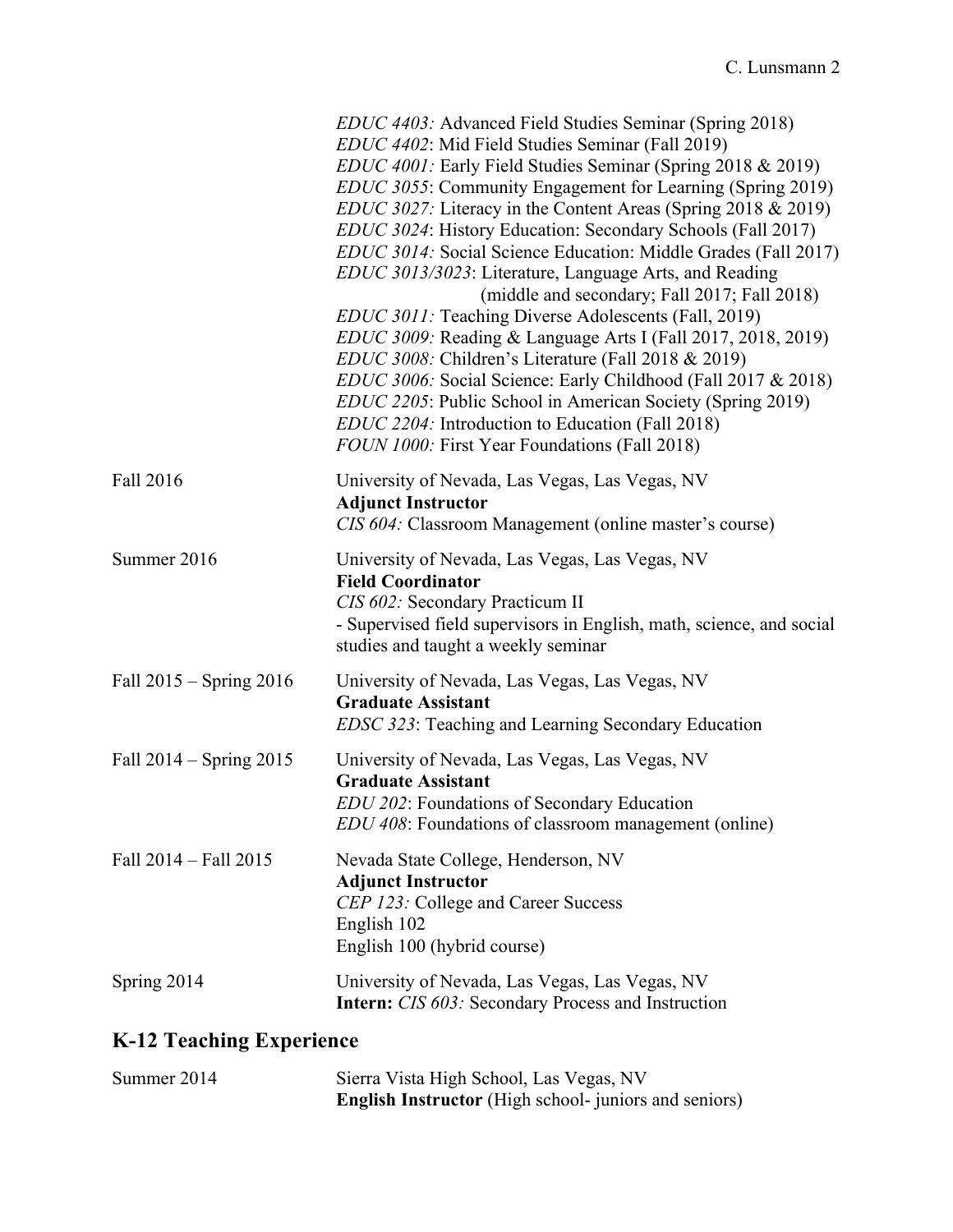| Fall $2013$ – Spring $2014$ | Silvestri Junior High, Henderson, NV<br><b>English Language Arts Instructor</b> (7 <sup>th</sup> grade)                                               |
|-----------------------------|-------------------------------------------------------------------------------------------------------------------------------------------------------|
| Fall $2012 -$ Spring $2013$ | O'Callaghan Middle School, Las Vegas, NV<br><b>English Language Arts and AVID Instructor</b> ( $7th$ grade)                                           |
| Fall $2009 -$ Spring $2012$ | O'Callaghan Middle School, Las Vegas, NV<br><b>English Instructor</b> ( $7th$ grade)                                                                  |
| Spring 2008                 | V.I.T High School, Table Grove, IL<br>English Student Teacher (English II, English III,<br>Communications, dual credit college English, and Yearbook) |

## **Teacher Training Experience**

| Fall $2016 -$ Spring $2017$ | <b>Education Specialist (Pearson)</b>                            |
|-----------------------------|------------------------------------------------------------------|
|                             | Facilitated both staff-wide and individual, in-classroom teacher |
|                             | professional development on MyPerspectives middle grades and     |
|                             | ReadyGEN elementary literacy programs                            |

## **Publications**

#### *Peer-Reviewed Journal Articles*

Wiens, P. D., Beck, J. S., & **Lunsmann, C. J.** (2020). Assessing teacher pedagogical knowledge: The Video Assessment of Teacher Knowledge (VATK). *Educational Studies.* https://doi.org/10.1080/03055698.2020.1750350

Kleine, K. L. M., & **Lunsmann, C. J.** (2019). Conceptualizing democracy as preparation for teaching for democracy. *Middle Grades Review, 5*(3), 1-6. Retrieved from https://scholarworks.uvm.edu/cgi/viewcontent.cgi?article=1145&context=mgreview

**Lunsmann, C. J.,** Beck, J. S., Riddle, D. R., Scott, C. E., & Adkins, A. B. (2019). Extending the apprenticeship of observation: How mentee experiences shape mentors. *Mentoring & Tutoring: Partnership in Learning, 27*(3), 342-363. doi: 10.1080/13611267.2019.1631004

**Santoyo**, C\*. & Zhang, S. (2016). Secondary teacher candidates' lesson planning learning. *Teacher Education Quarterly, 43*(2), 3-27.

#### *Manuscripts Under Review*

Beck, J. S., **Lunsmann, C. J.,** & Moore, D. (2019). Building community through asset mapping.

Beck, J. S., **Lunsmann, C. J.,** & Garza, T. (2019). "We need to be in the classroom more": Veteran teachers' views on teacher preparation and retention.

Gutierrez, K. S., Beck, J. S., & **Lunsmann, C. J.** (2019). Constructivist Teaching in STEM: Thinking Critically about Learning.

\*Last name changed from Santoyo to Lunsmann in 2018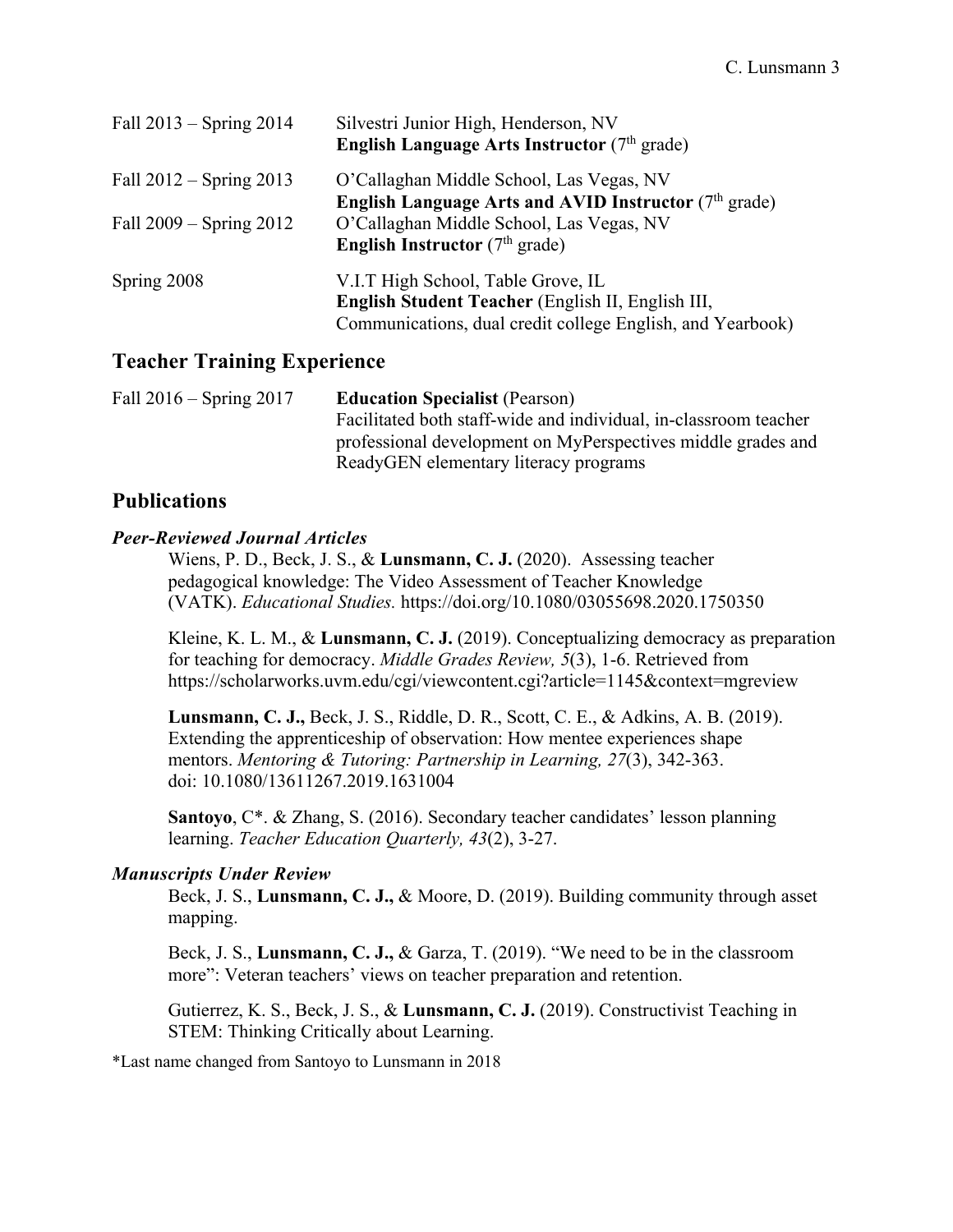## **Professional Presentations**

#### *International*

**Lunsmann, C. J.**, Beck, J., & Gutierrez, K. S., (2019, August, Accepted). *Constructivism in STEM Teacher Preparation.* Interactive Poster presented at the international bi-annual meeting of the European Science Educators Research Association, Bologna, Italy.

Beck, J. S., & **Santoyo, C. J.** (2019, August). *"Understanding about the kid is very important": Equity in data literacy for teaching.* Roundtable presented at the 18th biennial European Association of Research on Learning and Instruction Conference Aachen, Germany.

Beck, J. S., Muth, W. R., Stemhagen, K., & **Santoyo, C. J.** (2019, August). *Rethinking the continuum of teacher concerns.* Roundtable presented at the 18th biennial European Association of Research on Learning and Instruction Conference Aachen, Germany. Wiens, P., Beck, J. S., & **Santoyo, C. J**. (2019, April). *Assessing teacher pedagogical knowledge: The Video Assessment of Teacher Knowledge (VATK).* Paper presented at the annual meeting of the American Educational Research Association, Toronto, Canada.

Kleine, K. L. M, & **Santoyo, C. J.** (2019, April). Designing and implementing a course with a "teaching for democracy" focus: Learning from induction teachers. Roundtable session presented at the annual meeting of the American Educational Research Association, Toronto, Canada.

Beck, J. S., Hayden, S., Plachowski, T. J., **Santoyo**, C. J., & Scott, C. (2017, August-September). *Exploring constructivist beliefs and practices in an Alternative Route to Licensure program.* Roundtable presented at the 17th biennial European Association of Research on Learning and Instruction Conference, Tampere, Finland.

#### *National*

**Lunsmann, C. J.**, Beck, J. S., Hinton, K., & Perry, B. (2019, November). *Teacher candidates' perceptions of middle school.* Roundtable presented at the Association for Middle Level Education Annual Meeting, Nashville, TN.

**Santoyo, C. J.,** & Reece, K. M. (2018, October). *Interdisciplinary novel study: Planning and execution.* Speed learning session presented at the Association for Middle Level Education annual conference for middle level education, Orlando, FL.

**Santoyo, C. J.,** & Kleine, K. L. M. (2018, October). *Middle level education research roundtable: Connecting theory with practice*. Roundtable presented at the Association for Middle Level Education annual conference, Orlando, FL.

**Santoyo, C. J.,** Hall, T. B., Beck, T.N, & Williams, V. L. (2018, October). *Understanding citizenship through social media.* Concurrent session presented at the annual Popular Culture Association in the South & American Culture Association in the South (PCAS/ACAS) Conference, New Orleans, LA.

**Santoyo, C. J.** (2018, February). *Technology and constructivism in middle school English: A case study.* Concurrent session presented at the 2018 Journal of Language and Literacy Education winter conference, Athens, GA.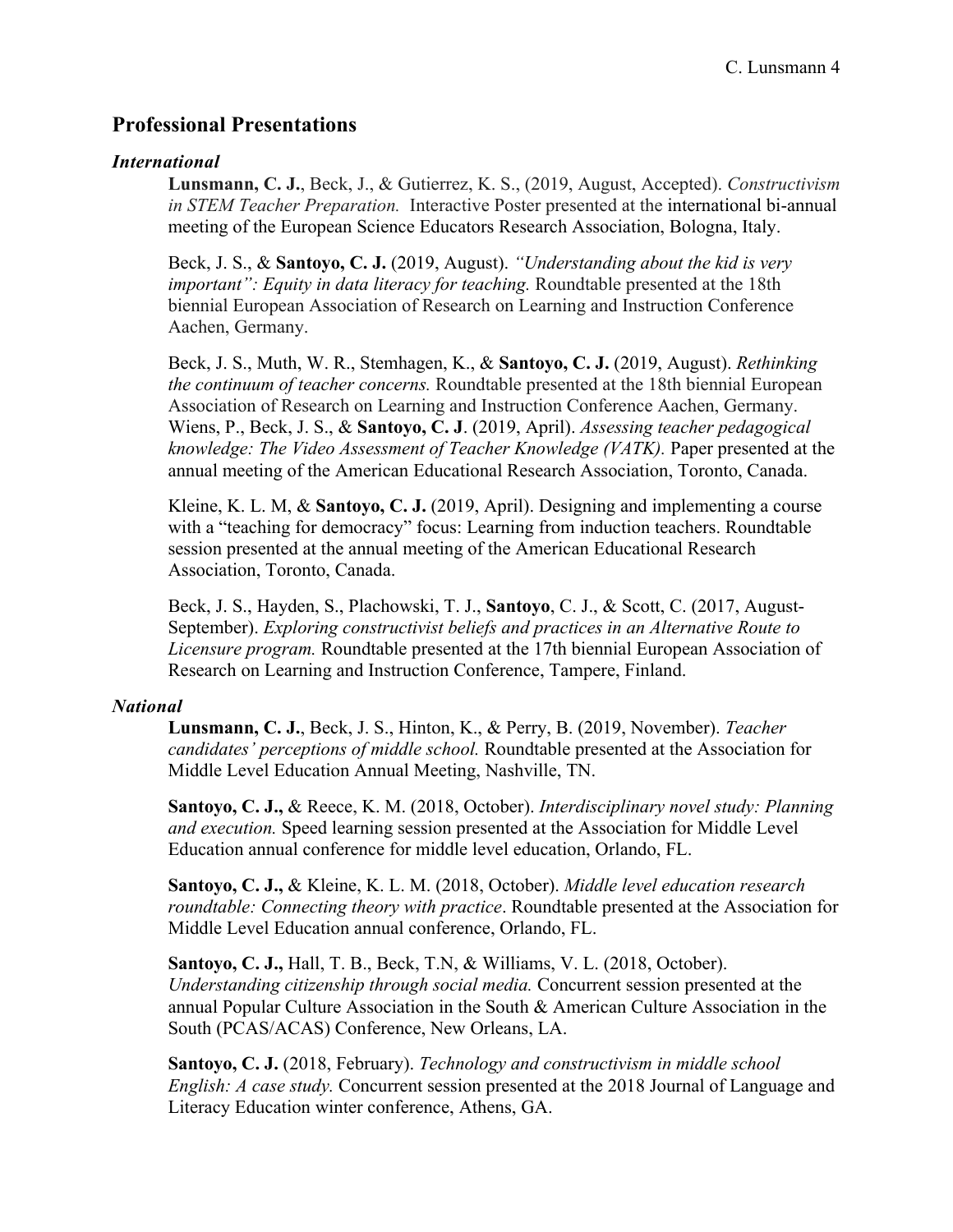Beck, J. S., **Santoyo**, C. J., & Plachowski, T. (2017, May). *Asset mapping and teacher candidates' perceptions of their students.* Paper presented at the 13<sup>th</sup> Congress of Qualitative Inquiry, Urbana-Champaign, IL.

Beck, J. S., & **Santoyo**, C. J. *Using mastery learning to help all students achieve.* (2017, Jan). Poster presented at the University of Nevada, Las Vegas Best Teaching Practices Expo, Las Vegas, NV.

**Santoyo**, C. J., Riddle, D., Adkins, A., Beck, J. S., & Scott, C. E. (2016, April). *"To help them be successful": The social identities of six mentor teachers.* Roundtable session presented at the annual meeting of the American Educational Research Association, Washington, D.C.

Beck, J. S., Scott, C. E., Riddle, D., Adkins, A., **Santoyo**, C. J., Taack, M., Prieto, J., Ewen, S., Gates-Williams, A., White, C., Cusick, W., Vallett, D., & Hayden, S. (2016, March). *Building a lab school through a professional development school partnership.*  Concurrent session presented at the 2016 National Association of Professional Development Schools Conference, Washington, D.C

**Santoyo**, C. J., Beck, J. S., & Candel, S. L. (2016, February). *"The hardest career ever": Persisters' reasons for staying in the classroom- A case study.* Paper presented at the 28th annual Ethnographic and Qualitative Research Conference, Las Vegas, NV. Scott, C. S., **Santoyo**, C. J., Riddle, D. R., & Beck, J. S. (2016, February). *Student preferences for new literacies.* Paper presented at the 28<sup>th</sup> annual Ethnographic and Qualitative Research Conference, Las Vegas, NV.

**Santoyo**, C., & Zhang, S. (2015, February) *Secondary teacher candidates' lesson planning in field experiences.* Paper presented at the annual meeting of the Association of Teacher Educators, Phoenix, AZ.

Zhang, S., **Santoyo**, C., & Murphy, D. (2015, January). *A case study of social justice education in a general methods course.* Paper presented at the annual meeting of the Hawaii International Conference on Education, Honolulu, HI.

La Prad, J., **Lunsmann, C**., Foss, T. Godwin, G., Seal, J., & Zilch, M. (2007, November). *Planting seeds for engaged learning*. Paper presented at The Coalition of Essential Schools' Fall Forum: A Principled Stand, Denver, CO.

#### *Invited Talks*

**Santoyo,** C. J. (2018, November). *White Fragility, White Privilege, and White Supremacy.* Student Inquiry Group for Humanist Thought Discussion Panel, Young Harris College, Young Harris, GA.

Beck, J. S., & **Santoyo,** C. J. (2017, March). *Roundtable: Dissertation defense process.* Spring 2017 Teaching and Learning Doctoral Student Colloquium, University of Nevada, Las Vegas, Las Vegas, NV.

**Santoyo**, C. J. (2015, November). *Changes in constructivist beliefs from preservice to inservice teaching.* Rebel Grad Slam, University of Nevada, Las Vegas, Las Vegas, NV.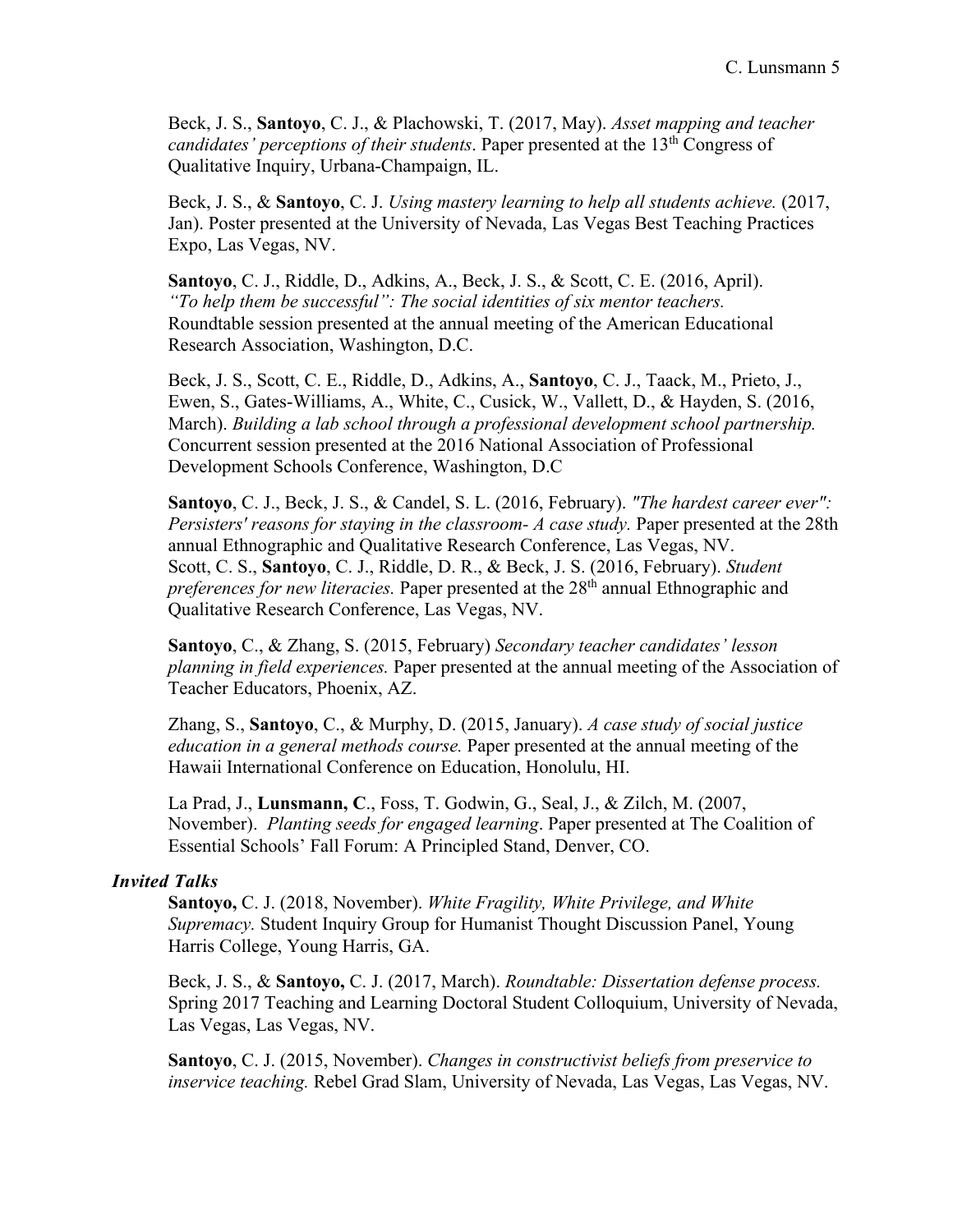**Santoyo**, C. J. (2015, March). *A case study of social justice education in a general methods course.* Graduate & Professional Research Forum, University of Nevada, Las Vegas, Las Vegas, NV.

Scott, C., **Santoyo**, C. J., & Espinoza, N. (2105, February). *Roundtable: Setting a dissertation committee*. Spring 2015 Teaching and Learning Doctoral Student Colloquium, University of Nevada, Las Vegas, Las Vegas, NV.

## **Funded Grants**

- Lunsmann, C. J. *Providing Forced and Voluntary Exercise Programs for Individuals with Parkinson's Disease.* Submitted to the Weyerhaeuser Foundation. (\$8,000).
- Lunsmann, C. J. *Providing Forced and Voluntary Exercise Programs for Individuals with Parkinson's Disease.* Submitted to the CarolinaEast Foundation. (\$5,000).
- Lunsmann, C. J. *Providing Forced and Voluntary Exercise Programs for Individuals with Parkinson's Disease.* Submitted to the Bate Foundation. (\$2,000).

#### **Grant Participation as a Graduate Assistant**

Beck, J. S., Vallett, D., Brown, D. B., & McCreery, M. (2015). *A proposal for the Nevada Educator Performance Framework Online Training System.* Submitted to the Great Teachers and Leaders Fund. (\$218,323.00).

## **Research Experience**

| Summer 2015 | University of Nevada, Las Vegas                                                                        |
|-------------|--------------------------------------------------------------------------------------------------------|
|             | <b>Senior Research Assistant</b>                                                                       |
|             | Dr. Jori Beck and Dr. Chyllis Scott, Lab school co-directors                                           |
|             | Spring 2015 – Spring 2016 University of Nevada, Las Vegas<br><b>Research Assistant</b> ; Dr. Jori Beck |

## **Service**

| Reviewer              |                                                                |
|-----------------------|----------------------------------------------------------------|
| Spring 2020           | Association for Middle Level Education Annual Meeting          |
| Fall 2019             | Current Issues in Middle Level Education                       |
| Fall 2019             | <b>Action in Teacher Education</b>                             |
| Fall 2018; Fall 2019  | American Educational Research Association                      |
| Spring 2016           | <b>Teacher Education Quarterly</b>                             |
| Summer 2015           | American Association of Colleges of Teacher Education Annual   |
|                       | Meeting                                                        |
| Spring 2015           | Pearson Higher Education: Building Classroom Discipline, 12/E  |
| Fall 2014             | Journal of Teaching Effectiveness and Student Achievement      |
| <b>Committees</b>     |                                                                |
| Fall 2019             | Faculty Quality and Innovation Committee, Young Harris College |
| Fall 2018 - Fall 2019 | Arts and Assemblies Committee, Young Harris College            |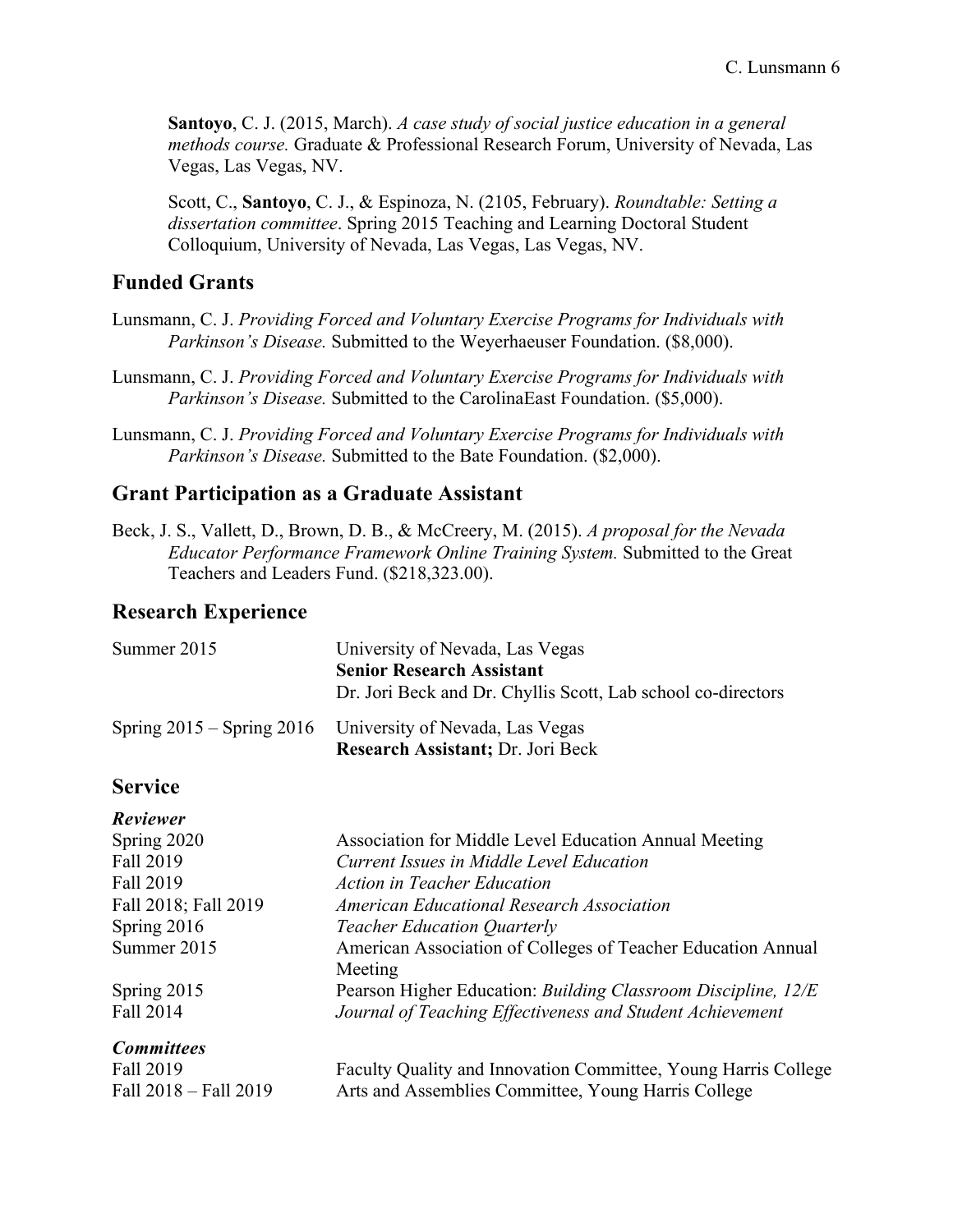| Fall 2018 – Spring 2019                                               | Faculty Affairs Committee, Young Harris College                                                                                                                                                        |
|-----------------------------------------------------------------------|--------------------------------------------------------------------------------------------------------------------------------------------------------------------------------------------------------|
| Fall $2018$ – Spring $2019$                                           | Sustainability Committee, Young Harris College                                                                                                                                                         |
| Fall 2018                                                             | Class Schedule Ad Hoc Committee, Young Harris College                                                                                                                                                  |
| Fall 2018                                                             | Hiring Ad Hoc Committee, Young Harris College                                                                                                                                                          |
| Fall $2017 -$ Spring $2018$                                           | Charters and Bylaws Committee, Young Harris College                                                                                                                                                    |
| Fall $2017 -$ Spring $2018$                                           | First Year Foundations Committee, Young Harris College                                                                                                                                                 |
| Spring 2015                                                           | <b>Elementary Education Assistant Professor Search Committee</b>                                                                                                                                       |
| Spring 2015<br>Fall $2014 -$ Summer $2015$<br>Summer 2015; Fall, 2015 | (ex-officio), University of Nevada, Las Vegas<br>Graduate Student Association Colloquium Advisory Committee<br>University of Nevada, Las Vegas Rebel Academy<br>Mock interviews for teacher candidates |
| <b>Faculty Advisor</b><br>Spring 2019<br>Fall 2018 - Fall 2019        | Interdisciplinary student capstone reviewer<br>Student Professional Association of Georgia Educators                                                                                                   |
| Events                                                                | Organized the Annual Learning Exchange between Young Harris                                                                                                                                            |
| Fall 2018                                                             | College and Spelman College                                                                                                                                                                            |

# **Campus Leadership Experience**

| Fall 2019                   | New faculty mentor<br><b>Young Harris College</b>                                                                   |
|-----------------------------|---------------------------------------------------------------------------------------------------------------------|
| Fall 2008 – Summer 2009     | The Art Institute of Las Vegas, Henderson, NV<br><b>Residence Life Coordinator</b>                                  |
| Fall $2006 -$ Spring $2008$ | Western Illinois University, Macomb, IL<br>Graduate Assistant - Department of Curriculum & Instruction              |
| Winter 2004-Spring 2006     | Augustana College, Rock Island, IL<br><b>Reading and Writing Center Tutor</b>                                       |
| Fall $2003 -$ Spring $2005$ | Augustana College, Rock Island, IL<br><b>Resident Assistant</b>                                                     |
| Fall $2003 -$ Spring $2004$ | Augustana College, Rock Island, IL<br><b>Communication Coordinator</b> for Residence Hall Association               |
| <b>Formal Training</b>      |                                                                                                                     |
| Fall 2019                   | Georgia Department of Education<br><b>Teacher Keys Effectiveness System Evaluator Training and</b><br>Credentialing |
| Fall 2018                   | Darkness to Light child sexual assault prevention training                                                          |
| Summer 2012, 2013           | AVID Center, San Diego, CA<br><b>AVID Summer Institute</b>                                                          |